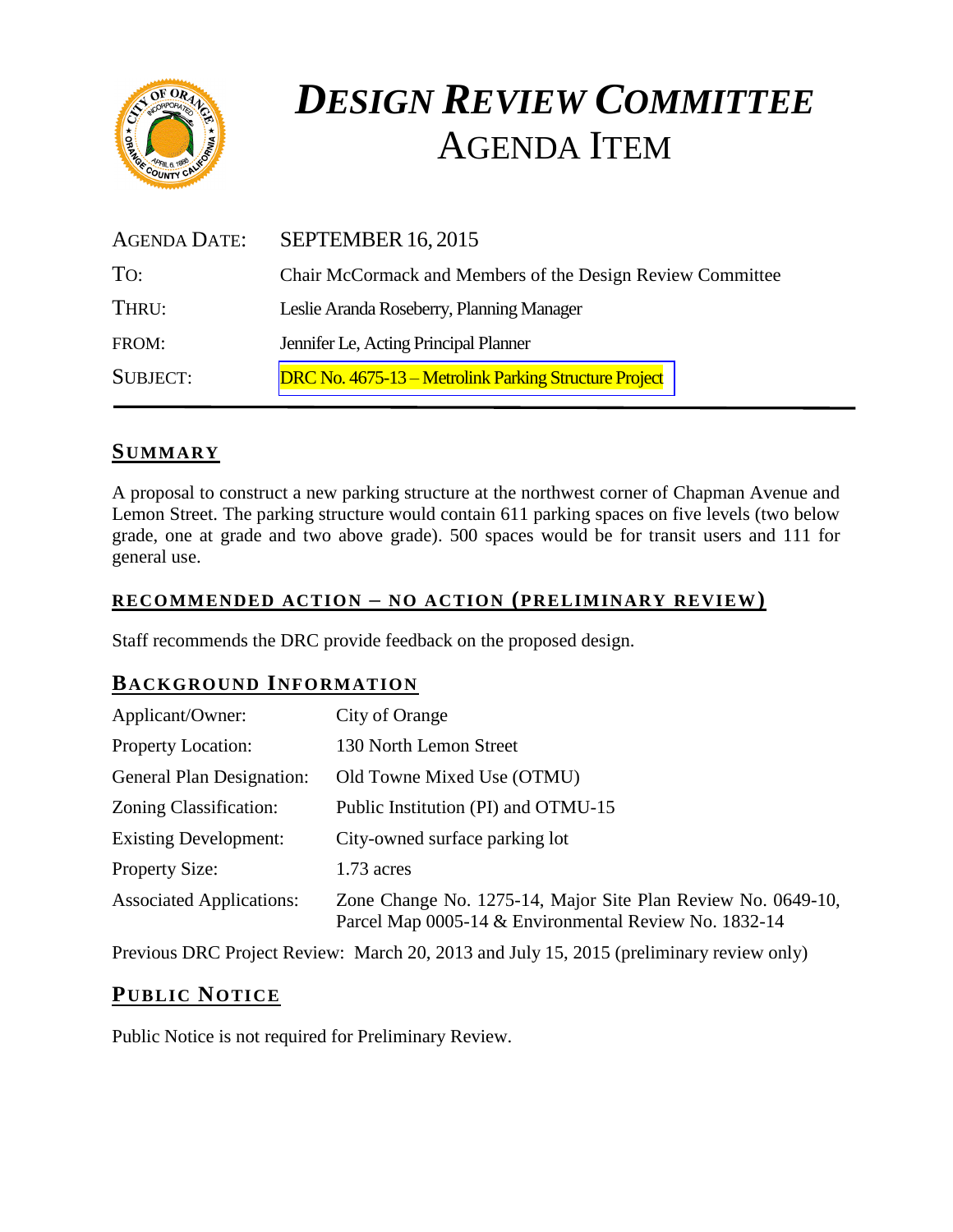# **ENVIRONMENTAL REVIEW**

An Initial Study/Mitigated Negative Declaration (MND) was prepared in compliance with the California Environmental Quality Act (CEQA) and concludes that all potentially significant impacts resulting from the project could be reduced to less than significant levels with the incorporation of mitigation measures. The public review period for the MND was June 10, 2015 through July 15, 2015. The MND will be reviewed and considered by the DRC at a later date, at the time DRC takes action on the project.

## **PROJECT DESCRIPTION**

The project site is 1.73 acres in size and is comprised of the proposed parking structure site (1.23 acres) and the adjacent construction staging area (0.5 acres) to the south. The project would involve the removal of the existing 172-space public surface parking lot and construction of a five-level parking structure, with two subterranean levels, one at-grade level, and two abovegrade levels on the 1.23-acre portion of the project site. The parking structure would provide 611 parking spaces, with 500 dedicated for transit users (Metrolink) and 111 spaces for general use. Access would be provided via two driveways, one on Lemon Street and one on Maple Avenue.

The structure height would be up to 28 feet. The structure would be clad with a brick veneer exterior wall finish to blend in with the historic masonry commercial and industrial buildings in the surrounding area. The structure openings would be squared off with metal mullions and echo the style of window openings found on many commercial buildings in the Old Towne area. Brick pilasters with a precast concrete base would be incorporated on all four structure elevations. A precast concrete band is proposed at the top of the parapet. Historically-referenced public art may also be included along the east and south elevations of the parking structure and would be down-lit with historically referenced gooseneck lighting. Parking structure access points would be accented with metal canopies. Two elevator towers are proposed at the north and south ends of the structure (maximum height of 41 feet) and would be finished with glass panels to allow for improved visibility and security. Flush-mounted photovoltaic panels are proposed on the top deck of the parking structure to generate power for the structure. The panels would be flushmounted on top of the two elevator towers and on the parking structure's top deck located on a ramp cover that is positioned below the top of the parapet. Lighting would also be installed on the top deck for security purposes, using a combination of 14-foot light poles and wall-mounted lights.

An equipment/storage area with a metal door is proposed on the northwest side of the parking structure off of Maple Avenue and will house a Southern California Edison transformer. The enclosure will either reuse the existing block wall at the western property line, or the City will demolish the existing block wall and construct a new enclosure wall at the same height as the existing wall.

A bicycle plaza that would accommodate City bike lockers and bike racks would be included in the project along Maple Avenue immediately west of the parking structure. The bike plaza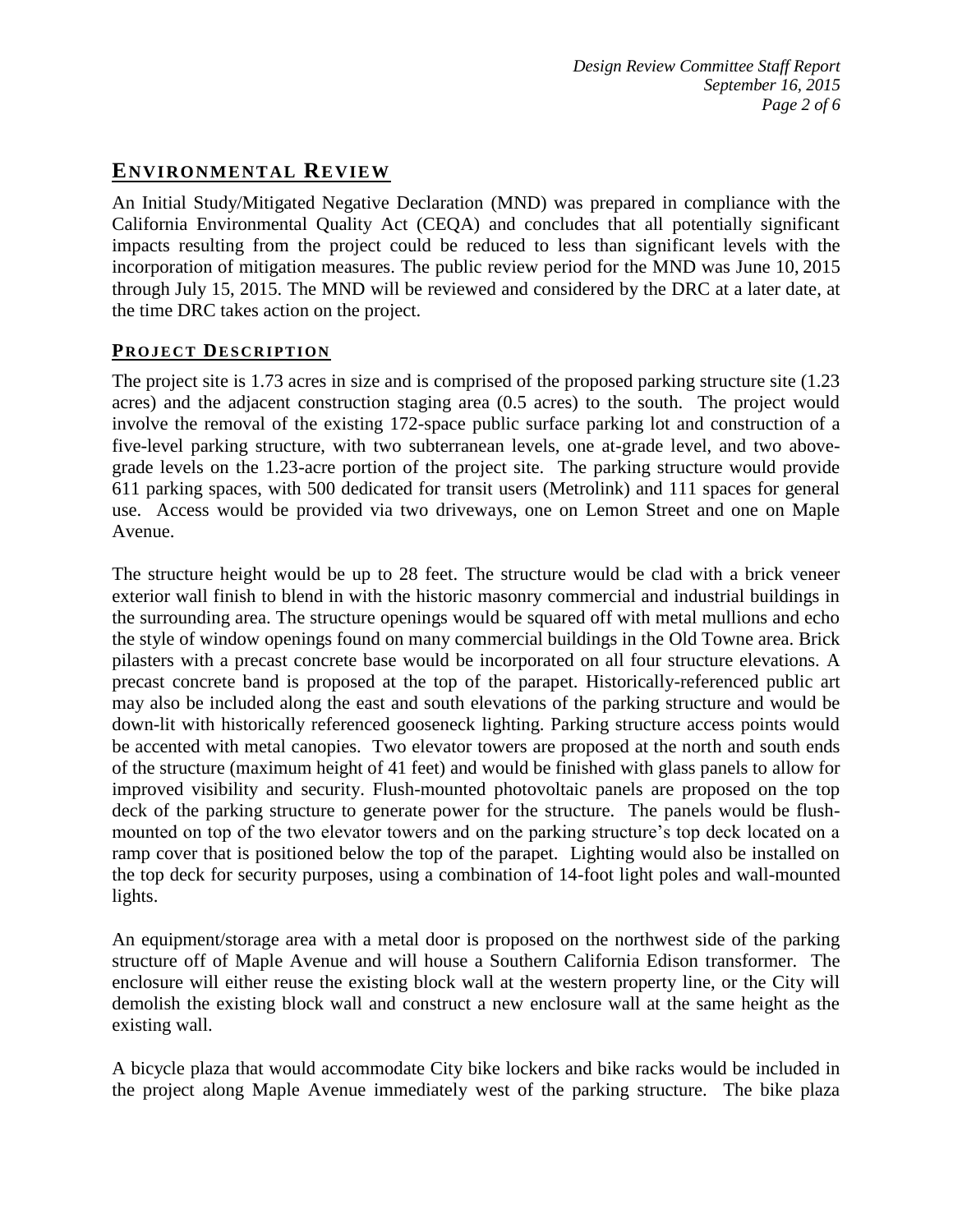includes decorative paving, landscaping, lighting, a canopy, bike lockers and bike racks. Flushmounted photovoltaic panels are proposed on top of the bicycle plaza canopy and are designed in a manner that they will not be substantially visible from the street.

The proposed project includes construction of a new sidewalk, curb and gutter, and installation of street trees and Acorn style light standards along Lemon Street and Maple Avenue where the parking structure interfaces with the sidewalk. Onsite landscaping is concentrated on the east and north project site frontages at the base of the parking structure along Maple Avenue and Lemon Street.

# **EXISTING SITE**

The site is 1.73 acres and is currently used as a 172-space public surface parking lot. The site is paved with striped parking spaces, planters, landscaping, lighting and perimeter fencing and walls. Access is via two driveways on Lemon Street. The site is located within the City's National Register-listed and locally designated Old Towne Orange Historic Districts.

# **EXISTING AREA CONTEXT**

The project site is located in a transitional area of the City which contains a mix of residential, commercial, industrial and institutional uses. The site is bordered to the north by Maple Avenue and Chapman University's Dodge Film School; single family residential and commercial uses on Lemon Street to the east; Chapman Avenue and commercial uses to the south; and single family residential and commercial/industrial uses on Cypress Street to the west. The surrounding area contains a mix of contributing and non-contributing structures.

# **EVALUATION CRITERIA**

Orange Municipal Code (OMC) Section 17.10.070 establishes the general criteria the DRC should use when reviewing the project. This section states the following:

The project shall have an internally consistent, integrated design theme, which is reflected in the following elements:

#### 1. **Architectural Features**.

- a. The architectural features shall reflect a similar design style or period.
- b. Creative building elements and identifying features should be used to create a high quality project with visual interest and an architectural style.

## 2. **Landscape**.

- a. The type, size and location of landscape materials shall support the project's overall design concept.
- b. Landscaping shall not obstruct visibility of required addressing, nor shall it obstruct the vision of motorists or pedestrians in proximity to the site.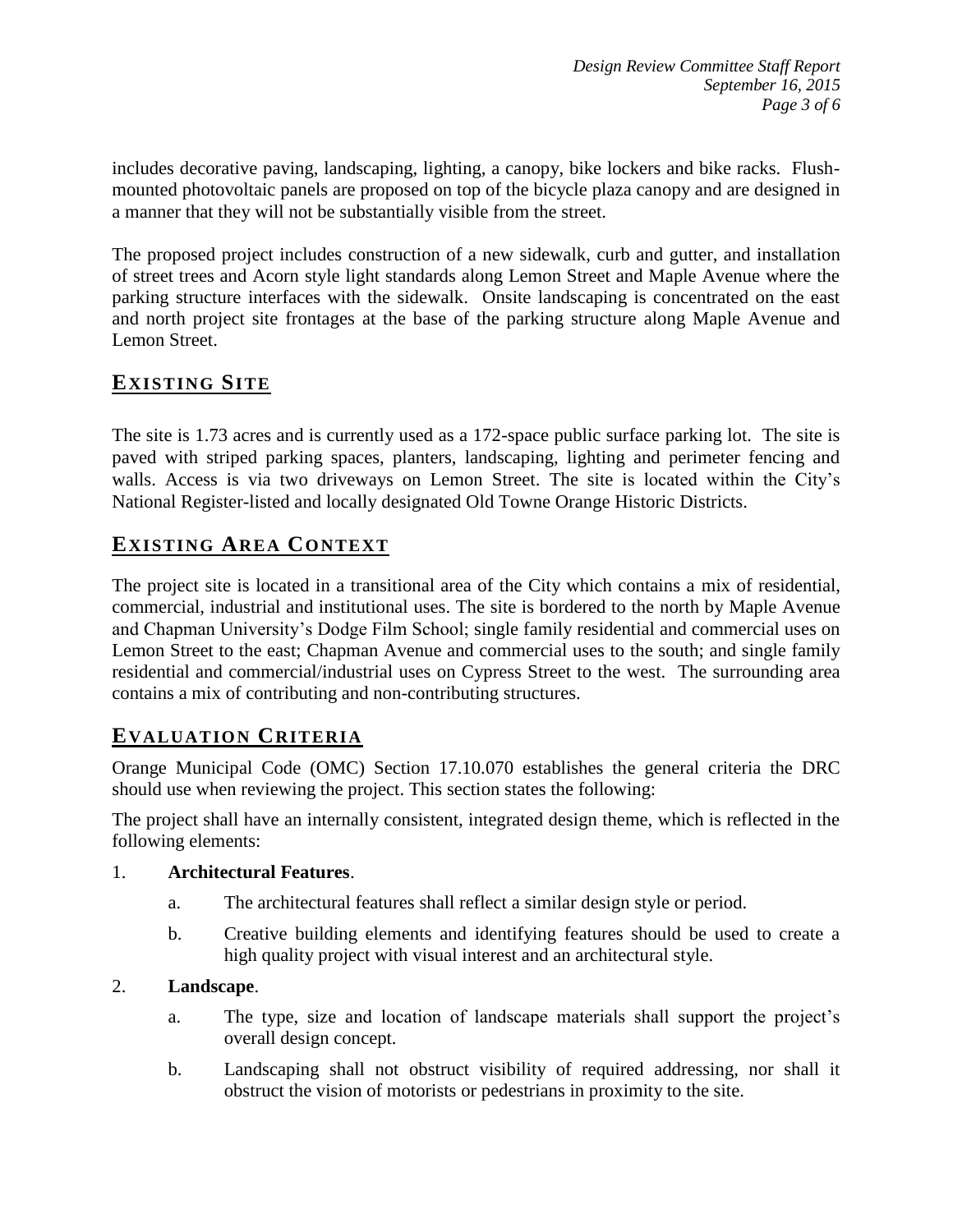- c. Landscape areas shall be provided in and around parking lots to break up the appearance of large expanses of hardscape.
- 3. **Signage**. All signage shall be compatible with the building(s) design, scale, colors, materials and lighting.
- 4. **Secondary Functional and Accessory Features**. Trash receptacles, storage and loading areas, transformers and mechanical equipment shall be screened in a manner, which is architecturally compatible with the principal building(s).

## **ANALY SIS/STATEMENT OF THE ISSUES**

The DRC reviewed the project on July 15, 2015 and provided feedback on the proposed design. Staff and the design team have discussed options for addressing the DRC's comments and would like DRC feedback on our proposed solutions before we move forward.

The following summarizes DRC's July  $15<sup>th</sup>$  comments and the design team's proposed solutions for discussion.

Elevations/Design Elements:

- Comment: Concern with the accuracy of the shadows on the elevations.
	- o Response: The design team has revised the elevations to more accurately represent the shadows resulting from the proposed pilaster elements. Revised elevations have been included in your packet.
- Comment: DRC suggested a redesign of the vent structure on the northeast corner to make it more vertical in nature.
	- o Response: The design team revised the vent design to have a more vertical orientation than previously proposed. The revised elevations included in the packet show the revised vent design.

Staff also noted that Jeff Frankel of OTPA commented on the height of the elevator towers and the possibility of setting them back to reduce their mass. Staff has researched this possibility and found that it is infeasible. It is possible to reduce the overall height of the towers by 1'-4" by making some design adjustments. However, rearranging the plan to set the elevator towers back would cause the access points to the stairs and elevators to be in conflict with the driveway entry points. This change would complicate ingress/egress and put pedestrians in a precarious location. As such, staff feels that the towers should be left in their currently proposed location. The design team has revised the elevations included in your packet to reflect the 1'-4" reduction in the height of the towers for DRC consideration.

#### Color and Materials

• Comment: There is too much variation in the brick blend. Suggested eliminating the dark or light brick from the blend.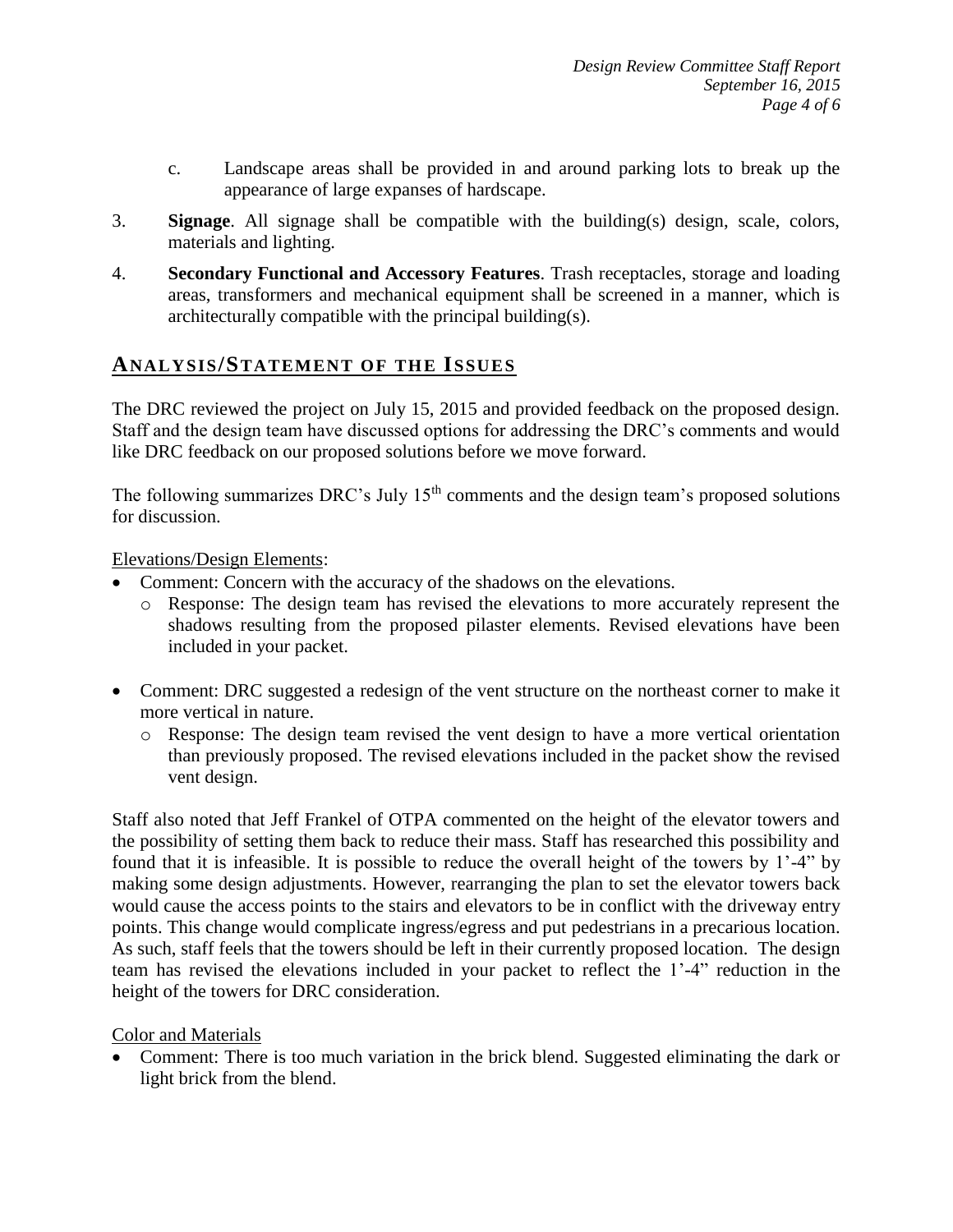- o Response: The design team has eliminated the darker brick from the blend. A revised brick sample will be presented at the DRC meeting.
- Comment: Questioned the smoked glass choice with the brick color and suggested a clear glass instead.
	- o Response: The design team has revised the smoked glass material to use a clear glass instead. A sample will presented at the DRC meeting.

#### **Landscaping**

- Comment: DRC expressed concern that there was a disconnect between the architecture and landscaping. Suggested coordinating the landscaping and public art installations.
	- o Response: The design team will have its landscape architect and City landscape staff at the DRC meeting to make a brief presentation and discuss the landscape concept and design. The previously-presented landscape plans are included in your packet for reference and discussion purposes.
- Comment: DRC expressed concern regarding the street tree species choices.
	- o Response: The Lavender Trumpet Tree is proposed on Maple Avenue and Southern Magnolia is proposed on Lemon Street. Both species are listed in the existing STMP tree palette as options. (It should be noted that the Street Tree Master Plan is currently being updated and both trees are also in the *proposed* street tree palette.)

The adopted Depot Specific Plan Figure 5-4 calls for Sweet Gum (Liquid Amber) on Maple Avenue. Although this species (rotundiloba) is included in the Street Tree Master Plan tree palette, in recent years, the City has avoided planting new Liquid Amber trees due to damage to City sidewalks this species' root system has caused. As such, staff intends to revise the Depot Specific Plan to change the tree species identified for Maple Avenue to be consistent with Public Works policy. However, the revision to the Depot Specific Plan has not yet occurred.

Street tree species currently located along Maple Avenue between Olive Avenue and the Santa Fe Depot are primarily Camphor, Liquid Amber and Southern Magnolia, though Lavender Trumpet Tree is common in the Old Towne area in general. Staff is seeking DRC feedback on the street tree choice on Lemon Street.

#### Public Art

- Comment: DRC questioned whether the artwork design was the right concept and whether the public would understand it. Suggested public art would add something to the building but it had to be done right and be high quality. (It should also be noted that Jeff Frankel of OTPA also commented at the meeting that he was not in favor of the wall art and thought it unnecessary.)
	- o Response: The wall art concepts have not been developed in sufficient detail to respond to DRC's information requests. Initially, the design team envisioned the art as packing crate graphics using a mosaic tile material. Due to budget constraints on the project, staff